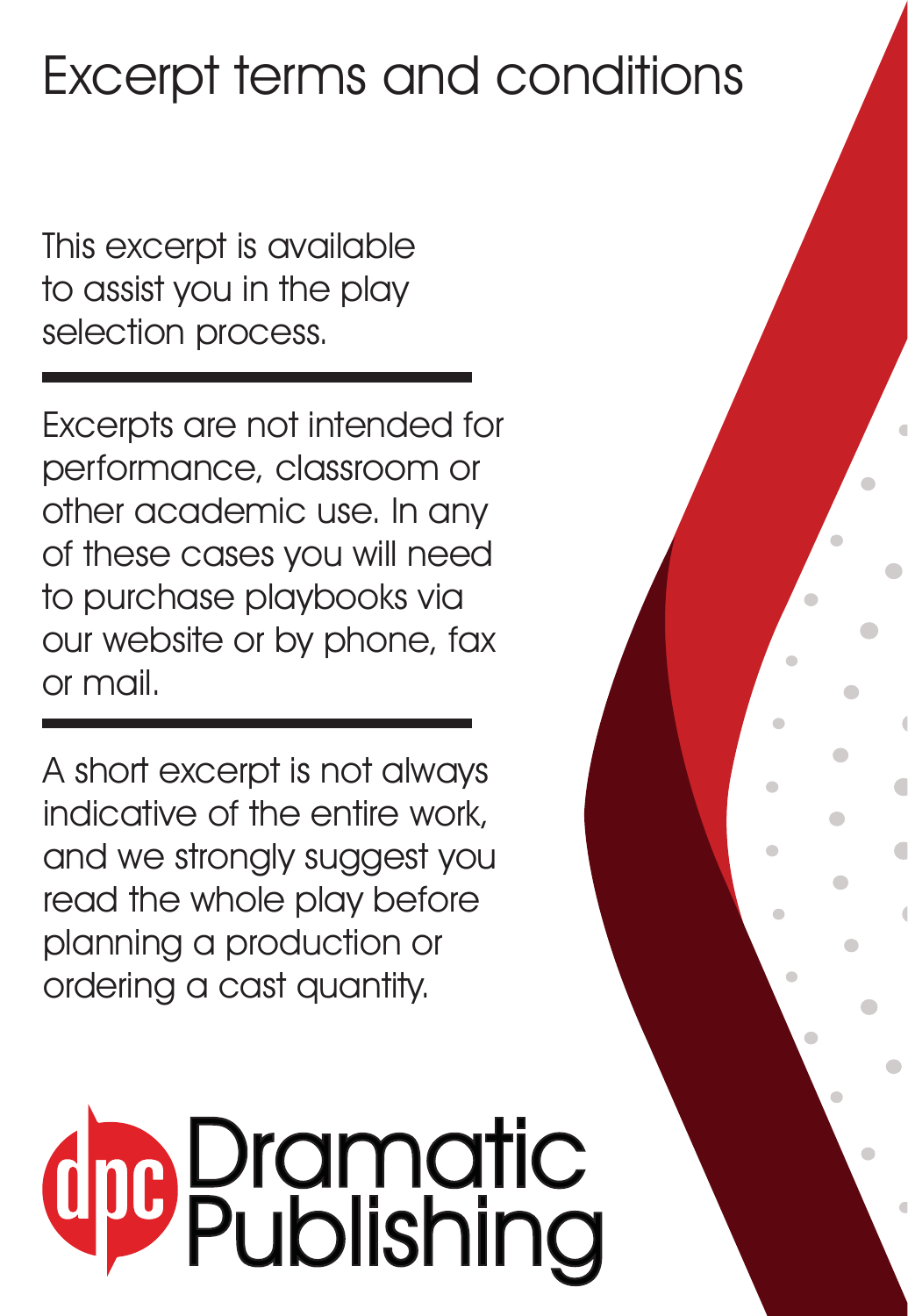# **Cry it Out**

By MOLLY SMITH METZLER

## **Dramatic Publishing Company**

Woodstock, Illinois • Australia • New Zealand • South Africa

© Dramatic Publishing Company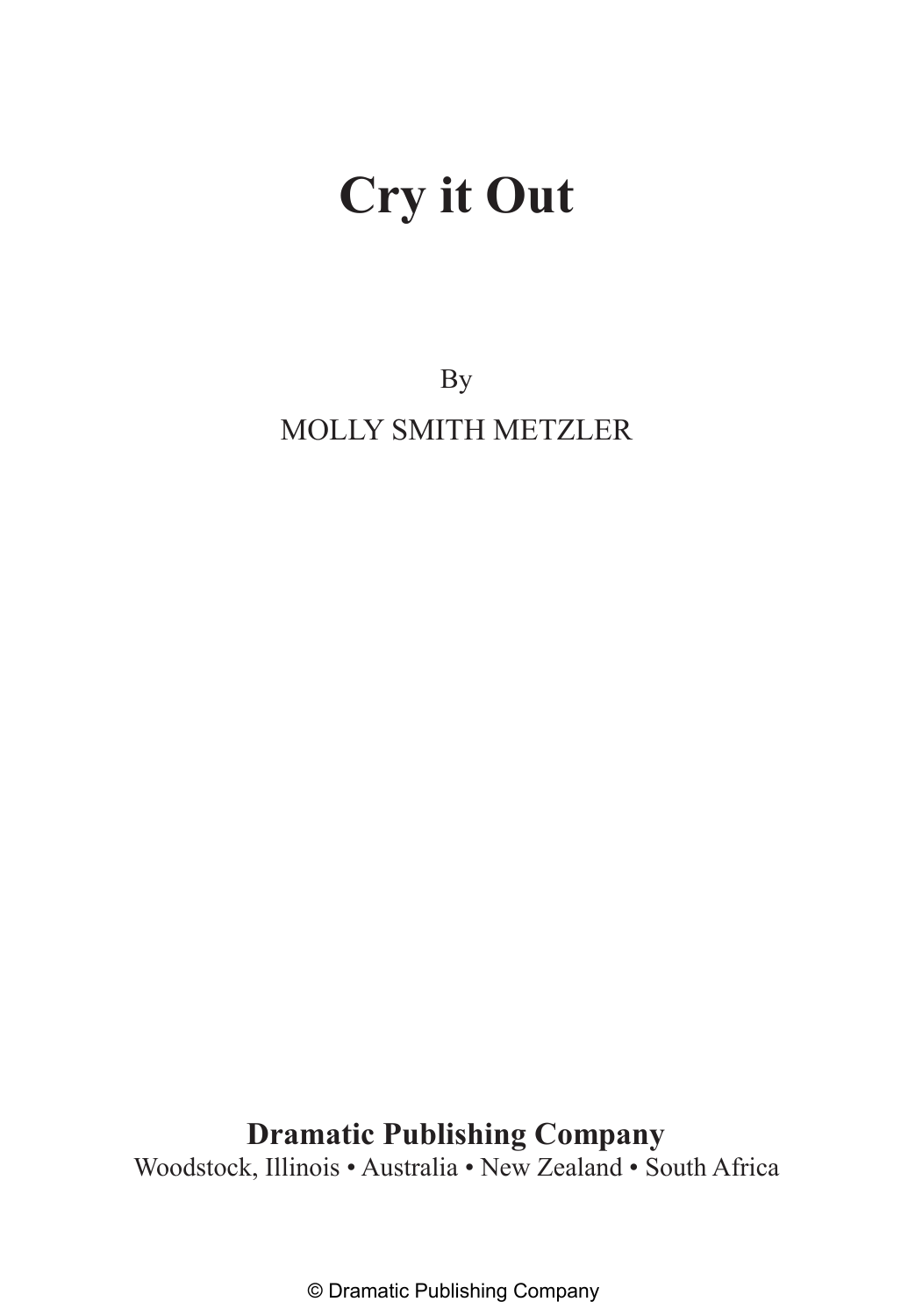#### \*\*\* NOTICE \*\*\*

The amateur and stock acting rights to this work are controlled exclusively by THE DRAMATIC PUBLISHING COMPANY, INC., without whose permission in writing no performance of it may be given. Royalty must be paid every time a play is performed whether or not it is presented for profit and whether or not admission is charged. A play is performed any time it is acted before an audience. Current royalty rates, applications and restrictions may be found at our website: www. dramaticpublishing.com, or we may be contacted by mail at: THE DRAMATIC PUBLISHING COMPANY, INC., 311 Washington St., Woodstock, IL 60098.

COPYRIGHT LAW GIVES THE AUTHOR OR THE AUTHOR'S AGENT THE EXCLUSIVE RIGHT TO MAKE COPIES. This law provides authors with a fair return for their creative efforts. Authors earn their living from the royalties they receive from book sales and from the performance of their work. Conscientious observance of copyright law is not only ethical, it encourages authors to continue their creative work. This work is fully protected by copyright. No alterations, deletions or substitutions may be made in the work without the prior written consent of the publisher. No part of this work may be reproduced or transmitted in any form or by any means, electronic or mechanical, including photocopy, recording, videotape, film, or any information storage and retrieval system, without permission in writing from the publisher. It may not be performed either by professionals or amateurs without payment of royalty. All rights, including, but not limited to, the professional, motion picture, radio, television, videotape, foreign language, tabloid, recitation, lecturing, publication and reading, are reserved.

For performance of any songs, music and recordings mentioned in this play that are in copyright, the permission of the copyright owners must be obtained or other songs and recordings in the public domain substituted.

#### ©MMXVII by CORA CASH, INC.

Printed in the United States of America *All Rights Reserved* (CRY IT OUT)

For inquiries concerning all other rights, contact: William Morris Entertainment, LLC 11 Madison Ave., 18th floor, New York, NY 10010 • Phone: (212) 903-1396

ISBN: 978-1-61959-183-7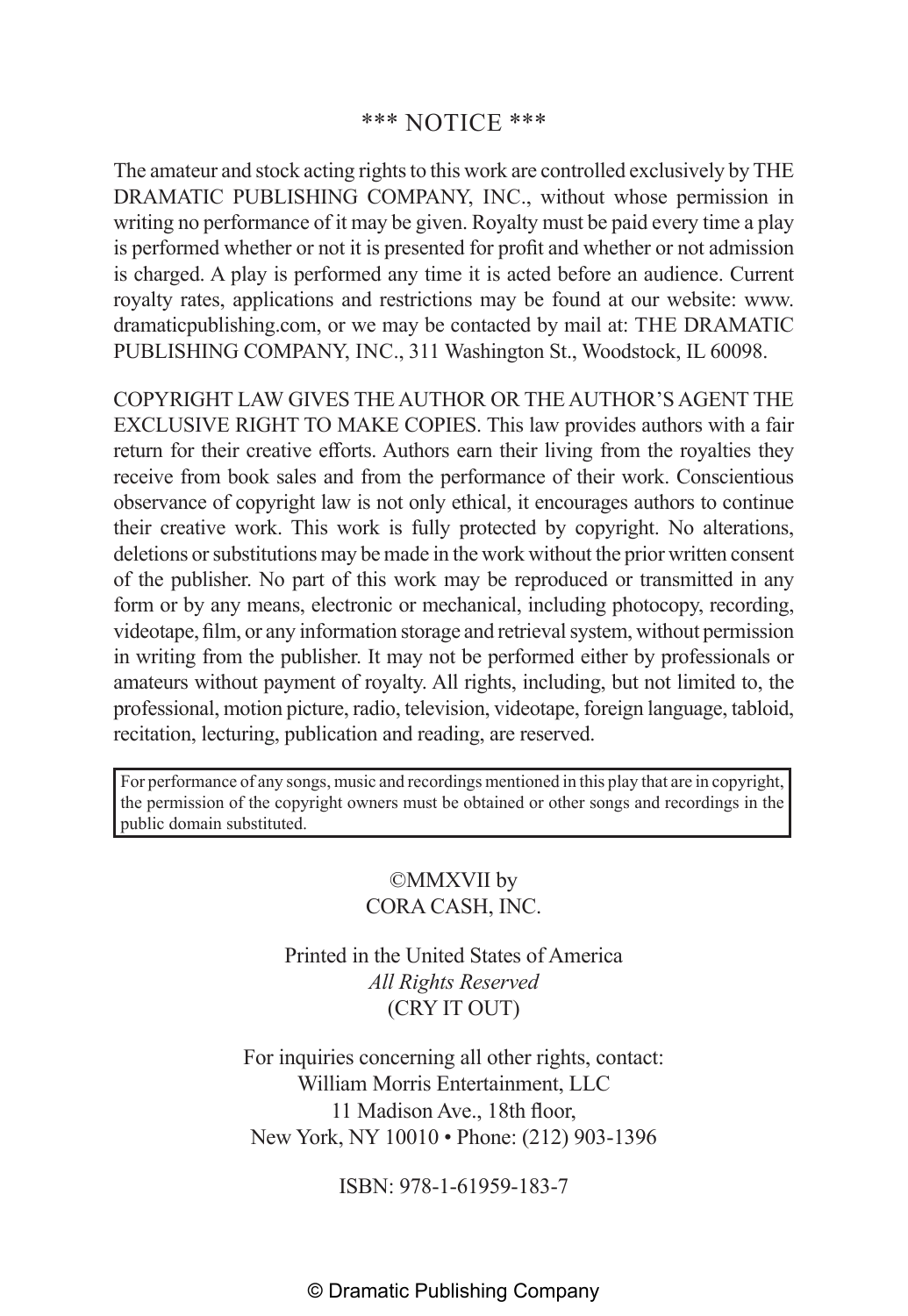#### IMPORTANT BILLING AND CREDIT REQUIREMENTS

All producers of the play *must* give credit to the author of the play in all programs distributed in connection with performances of the play and in all instances in which the title of the play appears for purposes of advertising, publicizing or otherwise exploiting the play and/or a production. The name of the author *must* also appear on a separate line, on which no other name appears, immediately following the title, and *must* appear in size of type not less than fifty percent (50%) the size of the title type. Biographical information on the author, if included in the playbook, may be used in all programs. *In all programs this notice must appear:*

"Produced by special arrangement with THE DRAMATIC PUBLISHING COMPANY, INC., of Woodstock, Illinois."

In addition, all producers of the play must include the following acknowledgment on the title page of all programs distributed in connection with performances of the play and on all advertising and promotional materials:

"World premiere in the 2017 Humana Festival of New American Plays at Actors Theatre of Louisville."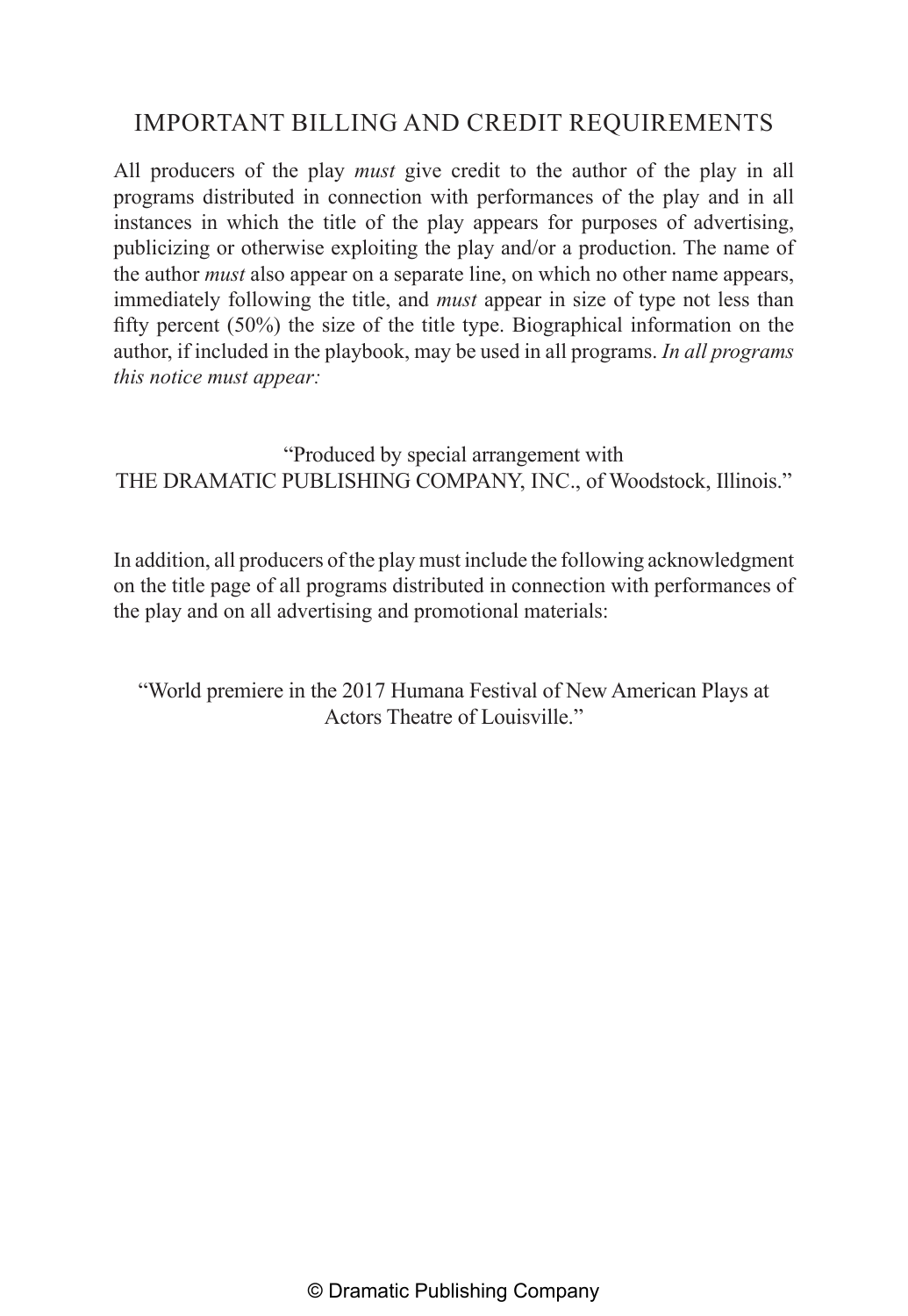*Cry it Out* was commissioned by Actors Theatre of Louisville, where it made its world premiere at the 2017 Humana Festival of New American Plays.

Cast:

| Production Staff: |  |
|-------------------|--|
|                   |  |
|                   |  |
|                   |  |
|                   |  |
|                   |  |
|                   |  |
|                   |  |
|                   |  |
|                   |  |
|                   |  |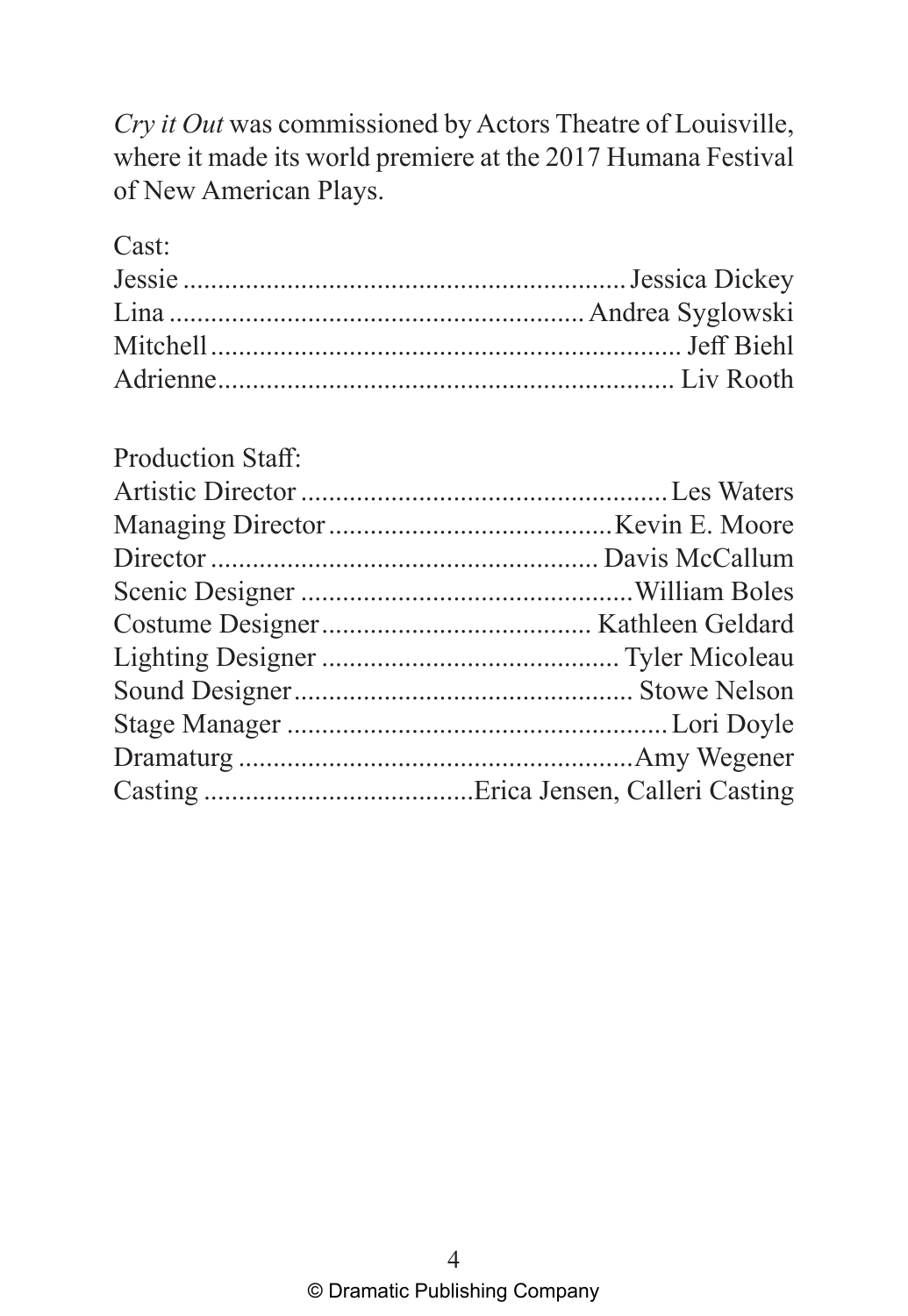# **Cry it Out**

### **CHARACTERS**

- JESSIE (mid-30s): Married to a North Shore native; recently relocated to Port (from Manhattan) to raise her family. Educated, articulate, lovely, warm. From the Midwest and has that Midwestern ready-smile. Beloved by every teacher she's ever had. Always gives the perfect toast; always organizes the group gift. But in private, Jessie bends towards anxiety. She doesn't like empty days on calendars, or being alone. Works 90-hour weeks in the city as a corporate lawyer—or did, until Allie was born. Now she's in yoga pants.
- LINA (late 20s/early 30s): From Long Beach (on South Shore of Long Island) and you can tell immediately—she is very South Shore. Acrylic nails, big hoops, velour track suits, Mets trucker hats, and a huge Italian family. Lina failed out of community college, curses too much and blasts Kanye too loudly in the car. But she is also fantastically winning. She's fun, funny and refreshingly genuine. Works at St. Francis Hospital.
- MITCHELL (late 30s/early 40s or slightly older): Adrienne's husband, works in investment capital. A math nerd who is amazing with numbers, but not people. Serious, shrewd, sensitive. The kid who ate lunch in the library because he was so shy. Mitchell grew up in a tough house in a tough part of Utica and scholarshipped his way to where he is now, so grades, status and success are his currency. But becoming a father has changed him. He makes goofy faces now. He stares out windows during meetings. His sentences end in question marks.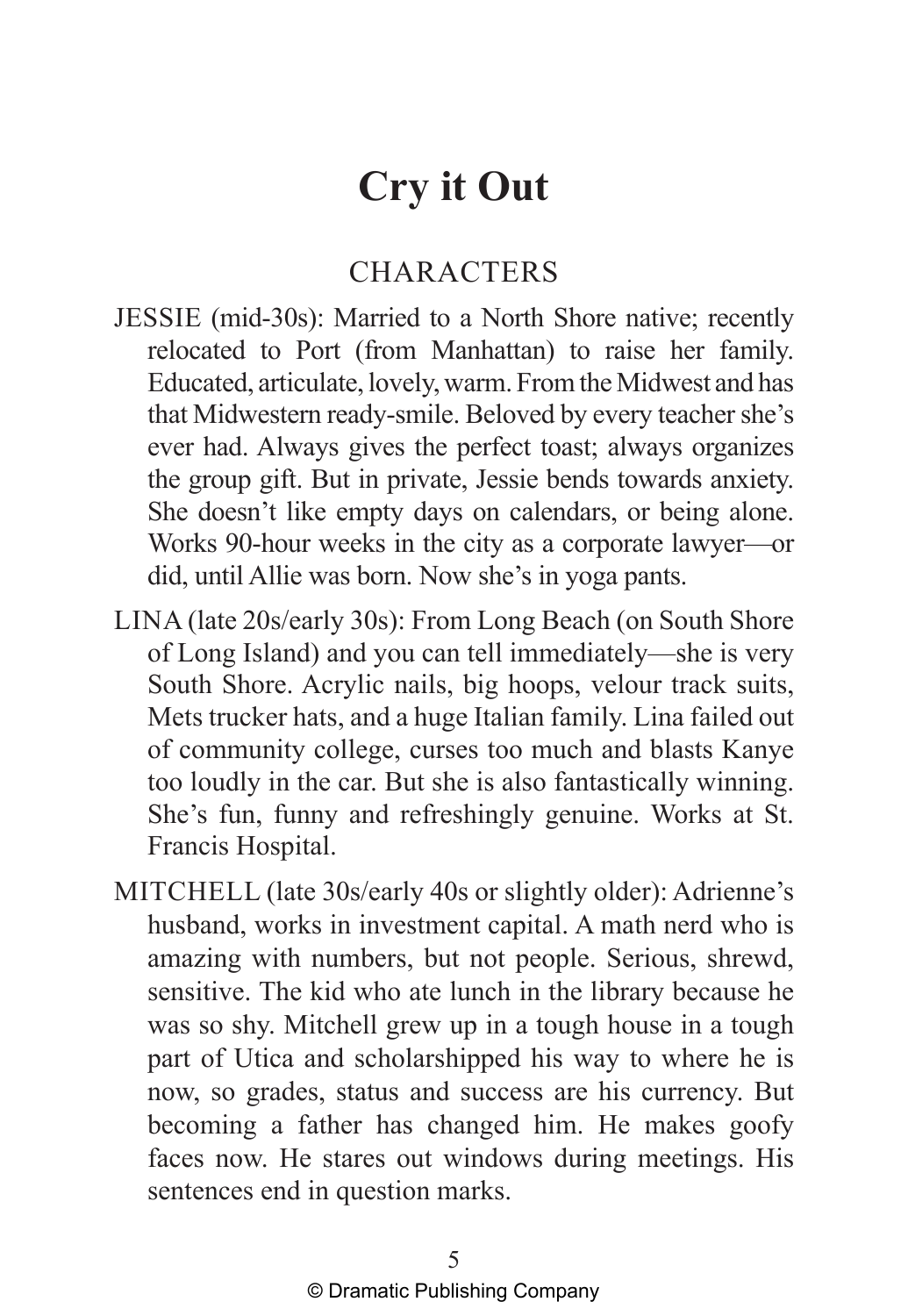ADRIENNE (mid/late 30s): Mitchell's wife. Elegant, powerful, aloof and slightly rock 'n' roll. Has eyes that are cat-like and assessing. The kind of woman you see climbing out of a dark sedan at JFK headed somewhere more glamorous than you. Adrienne grew up on Central Park West, attended posh boarding schools, studied art abroad and could give you the best-ever guided tour of MoMA. She has never signed an e-mail with an x or an o, but she is loyal and ferocious in both business and life. A successful jewelry designer.

## PLACE

We are in suburban Long Island, in the city of Port Washington. Port Washington is an affluent, sleepy city with excellent public schools. Commuters are at Penn Station in just 35 minutes on the LIRR, so it's a very popular destination for New Yorkers who have families and want to rent/buy bigger homes.

Port Washington is comprised of many small villages. This play takes place in the village of Manorhaven, which is directly on the ocean, heavily populated and, depending on the block, either middle class or quite rundown. This block is somewhere in between.

The streets of Manorhaven are crammed with two-family duplexes, some brand new and flashy, some old and decrepit. The new ones mostly have Manhattan-transplants living in them; the decrepit ones mostly have "Lifers" living in them people who have been renting for generations (sometimes under Section 8 housing codes). Accordingly, there's a lot of socioeconomic diversity here.

Manorhaven also abuts one of the wealthiest neighborhoods in the whole country, Sands Point, which is up on a cliff, literally looking down over Manorhaven. A bunch of New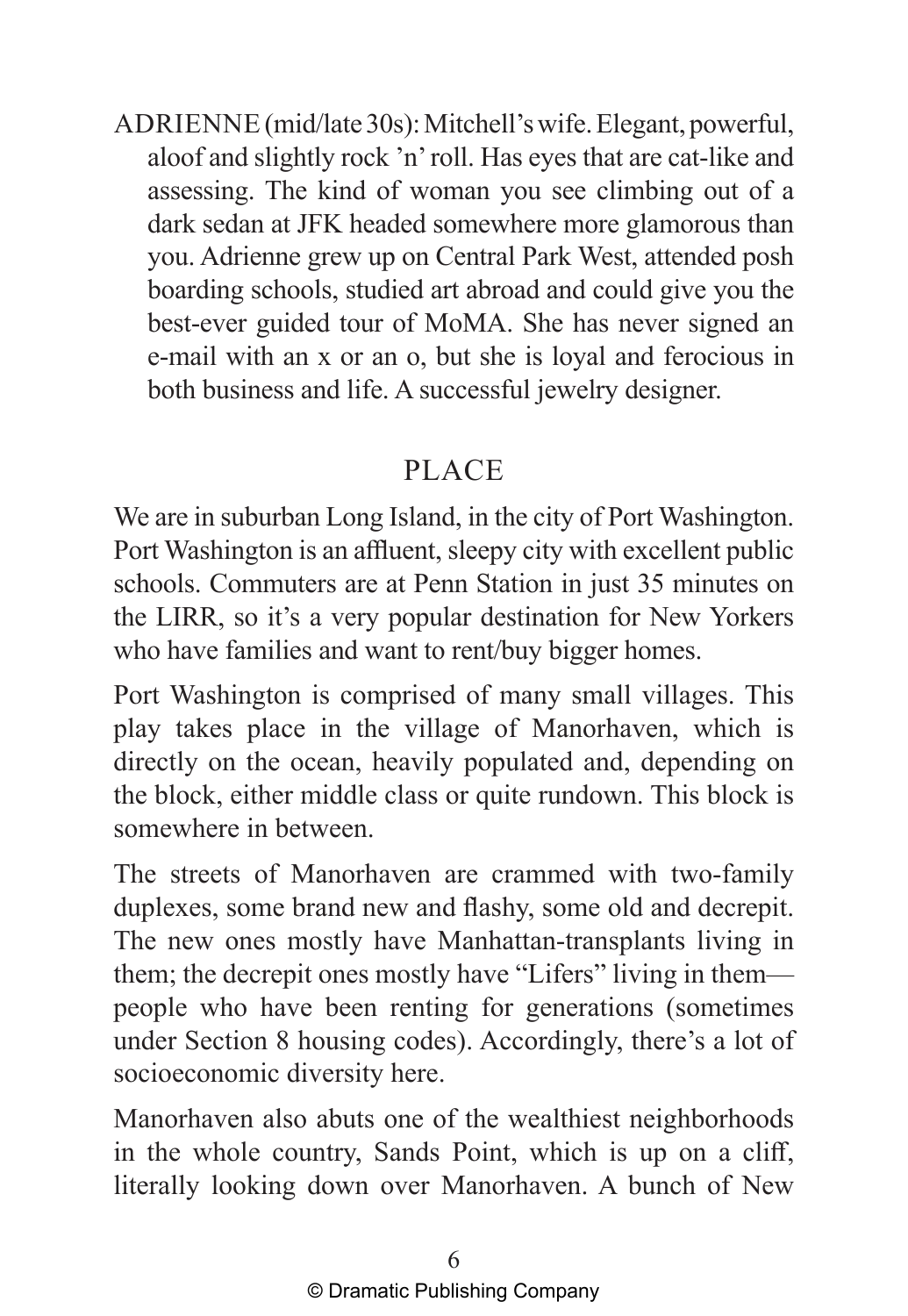York Yankees have houses up there, and it's the model for West Egg in *The Great Gatsby*. Just crazy huge wealth.

Interestingly, the same school bus takes the Manorhaven kids and the Sands Points kids to the same excellent public school in September.

#### SET

This play takes place in Jessie's backyard in Manorhaven.

It's been a long, horrible winter. There's no grass, no landscaping, nothing to sit on.

We could see a fence, or the back of Jessie's house, or the side of a neighbor's house … but really, there's no set for this play. Just a patch of dead, sludgy earth where two yards meet.

#### TIME

Almost spring, but not yet. This year.

#### PRODUCTION NOTE

Adrienne's tablet is identified as an iPad on page 40, which can be changed to reflect the most modern technology. Also, the year 2017 on page 66 may be changed to the current year.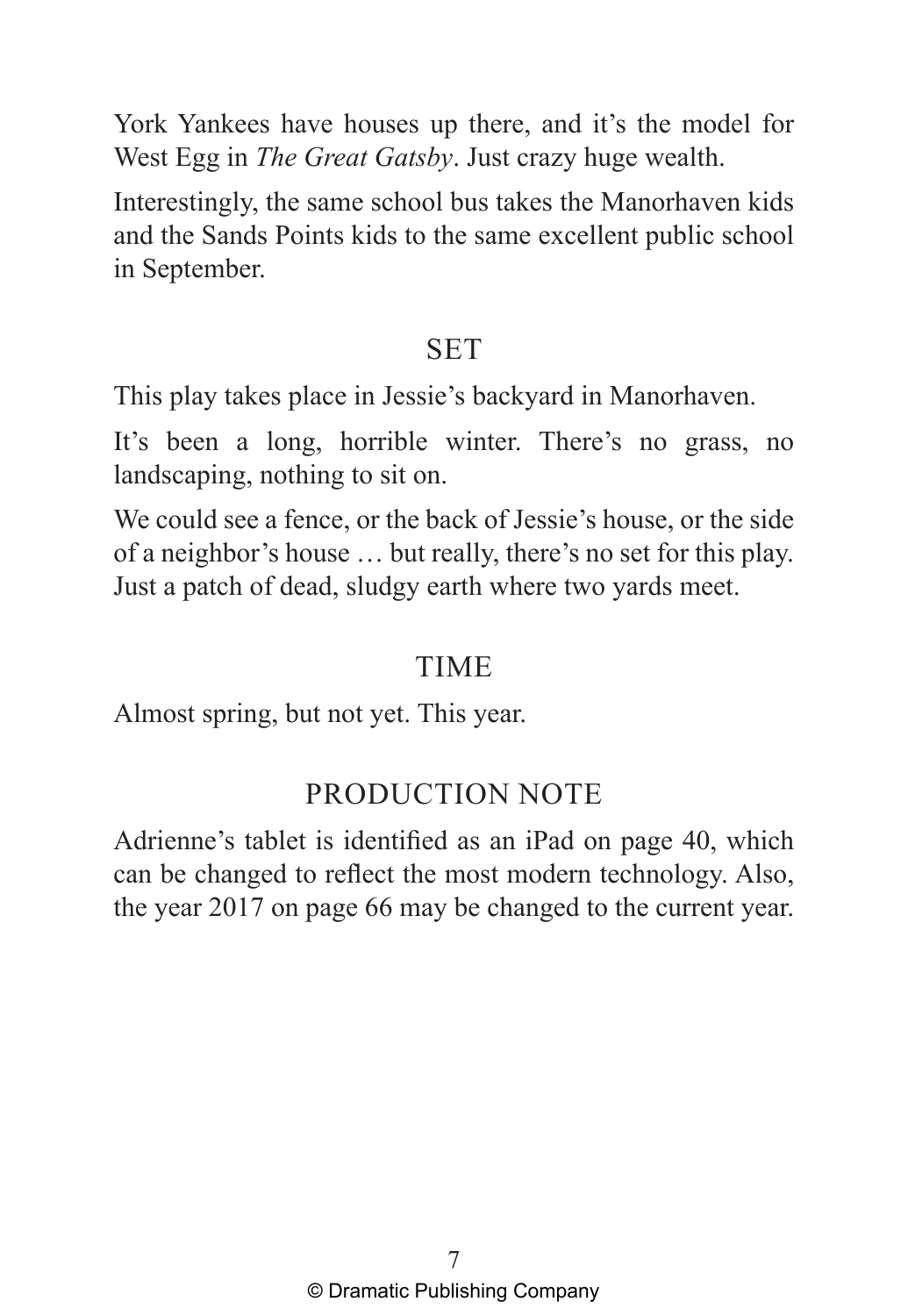© Dramatic Publishing Company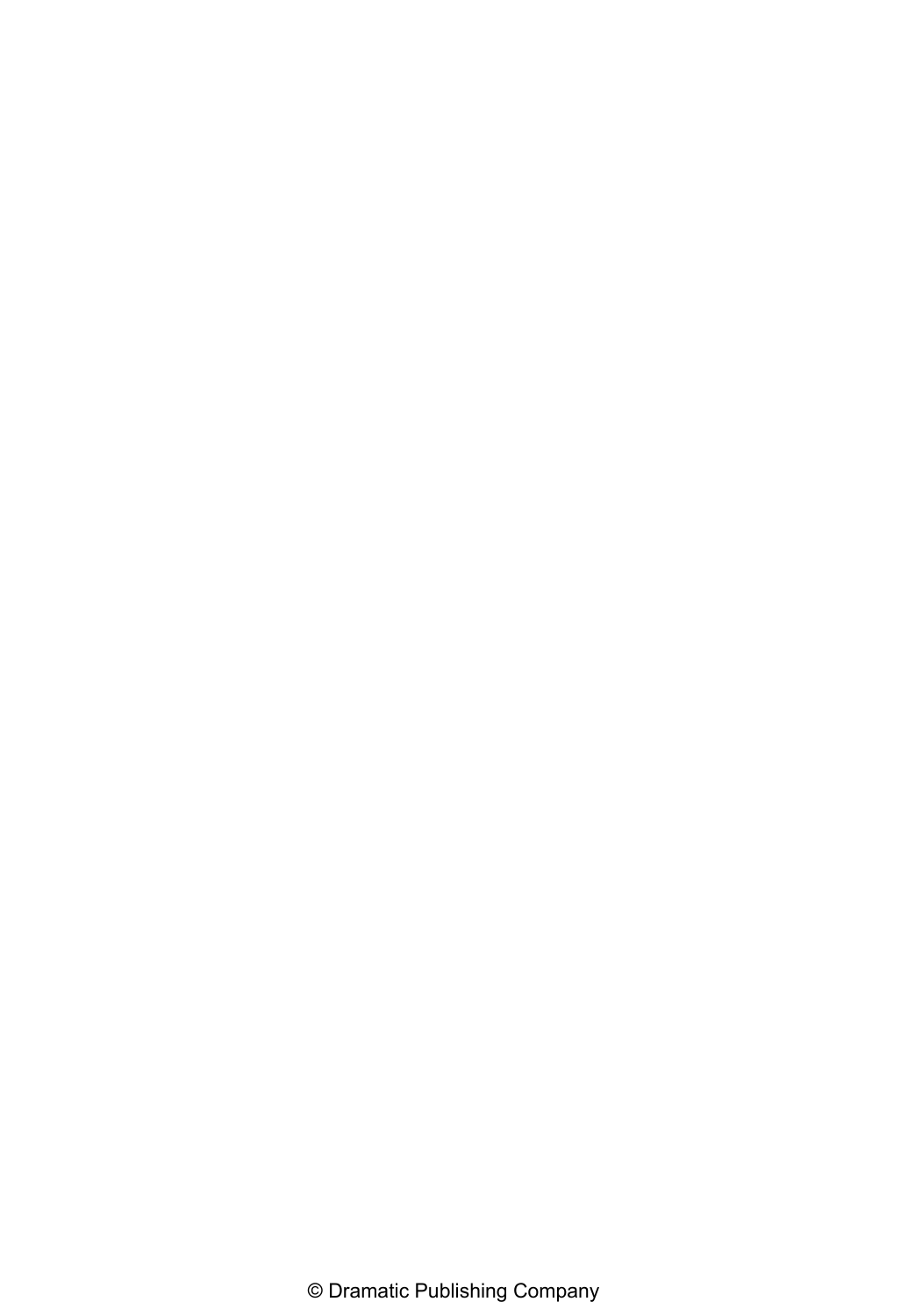## **Cry it Out**

#### **1.**

*(JESSIE's yard. It's been raining. Puddles. Sludge. A wet, newly assembled plastic play set sits off to the side, waiting patiently for spring.*

*First, we just hear two voices. Then LINA and JESSIE enter from their respective homes, baby monitors in hand. JESSIE has two mugs of steaming coffee.)*

LINA. OH MY GOD THIS WAS SUCH A GREAT IDEA!!!!! JESSIE. SHHHH!—sorry—/the window—

LINA. Oh shit I'm sorry— *(Pointing to the window.)* Where is she—right up there?

JESSIE. On the second floor yeah, so—

- LINA. So I need to shut my big mouth is what you're saying! Sorry. *(Whispers.) Oh my god, hiiiiiii.*
- JESSIE *(whispers)*. *Hi!* I didn't interrupt you, did I?
- LINA. *Are you kidding?!* I leapt for joy when I got your text. I was talking to my breast-pump in there. Like he's Wilson in *Castaway*.
- JESSIE. I know, me too. *(Handing LINA her coffee.)* Here. Two sugars, one milk, right?—
- LINA. Fuck yes.
- JESSIE *(indicating LINA's video monitor)*. So what do you think? Can your monitor stretch up here to my patio?
- LINA. I don't know, let's see …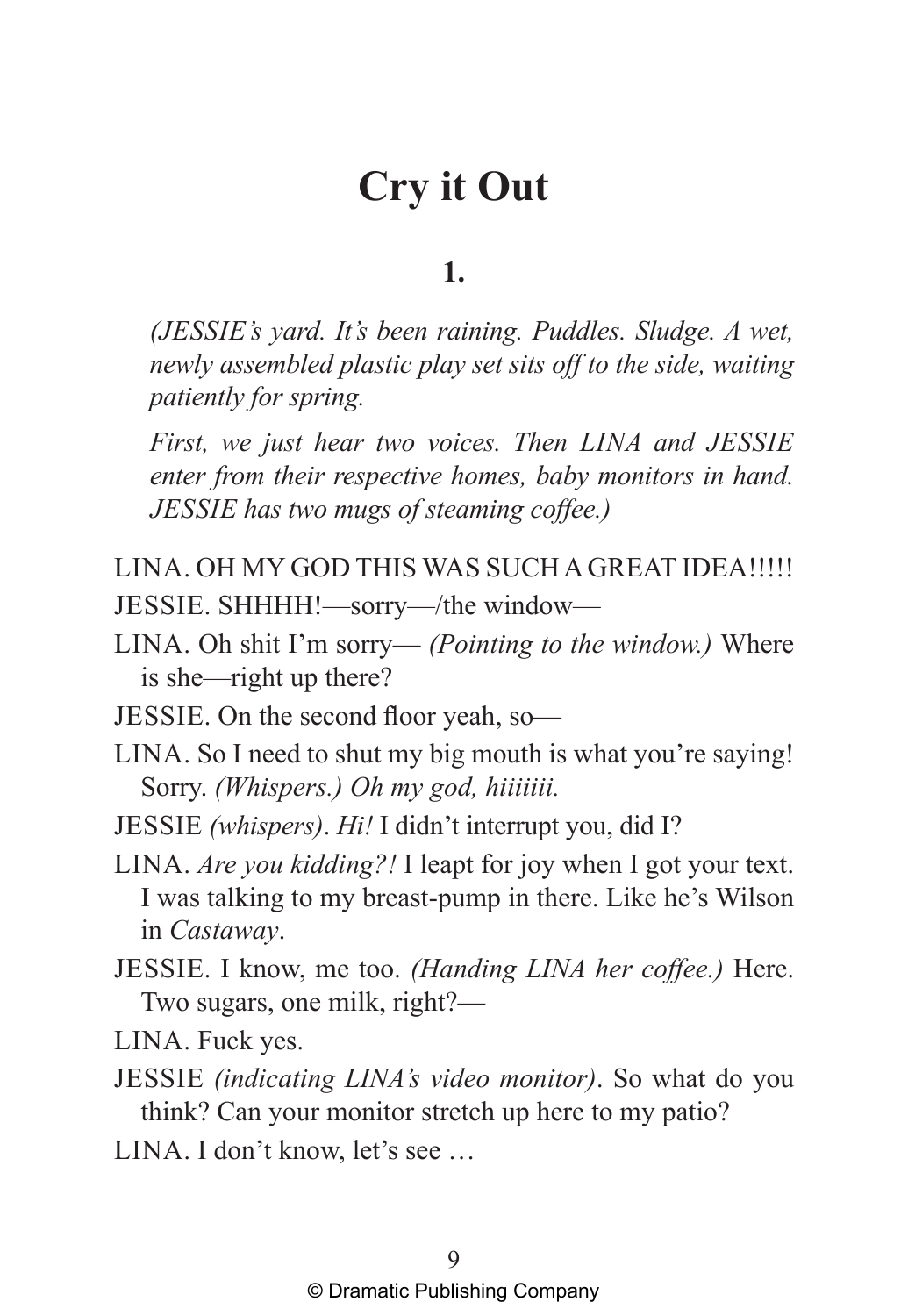*(LINA starts advancing towards JESSIE's house, eyeing her baby video monitor. She moves slowly across the yard.)*

LINA *(cont'd)*. OK I can see the baby … *(Beat.)* Still see him … … *(Beat.)* Still see him … … … Nope—can't go past here.

JESSIE. OK—let's go to your yard—

LINA. No, there's tons of dog shit back there.

- JESSIE. Don't be silly—let's see how far mine can stretch … It's supposed to go sixty-five feet … *(Then.)* … No, I lose my signal here.
- LINA. All right then, X marks the spot. We can just stand here awkwardly??
- JESSIE. I'm sorry we don't have patio furniture—we haven't gotten around to it yet. *(Noticing.)* What if I dragged that play set over? We could sit on that—
- LINA. *Great* idea—here, gimme your coffee.

*(JESSIE dumps the rain out of the play set and starts dragging it into monitor range.)*

- LINA *(cont'd)*. Oh my God, this is *great* coffee. You are an *amazing coffee maker* and I could make love to you with my mouth right now.
- JESSIE. … Thank you. *(Play set in place.)* Yay! Cheers!

LINA. To napping babies.

- JESSIE. May they NAP LONG AND PROSPER! *(Beat.)*  Sorry, that was a weird thing to say; I got like twenty minutes of sleep last night.
- LINA. Puh-lease, gurl. I was right there with you.

*(They both take a seat on the play set; one on the slide, one on top. Two adult women on a tiny play set.)*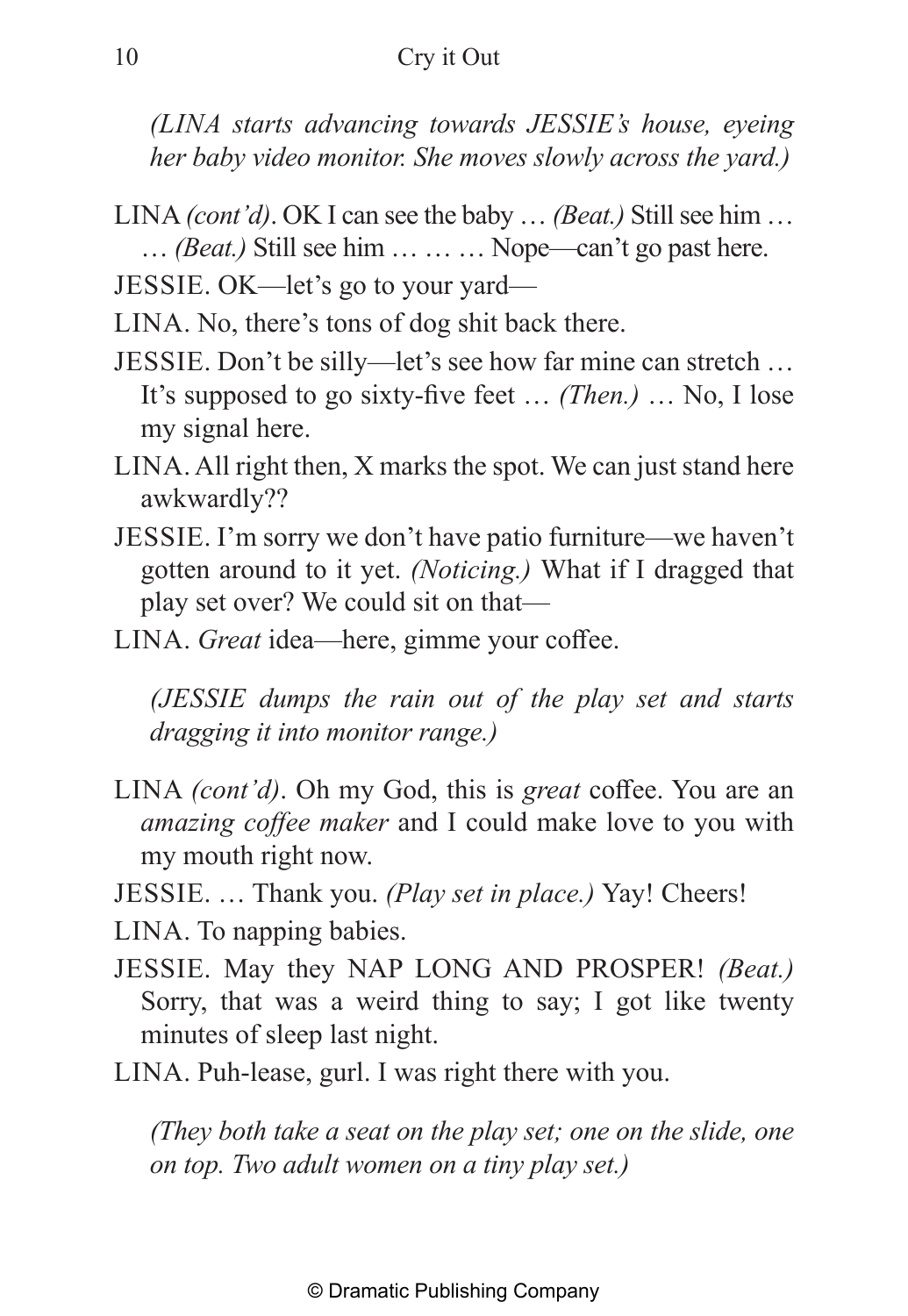- LINA *(cont'd)*. This play set *rocks*. How do you already have an assembled play set?! You have a 12-week-old.
- JESSIE. Oh my husband. Nate. Assembling things gives him a sense of purpose. You should see our nursery. He installed every single baby-safety gadget on the market, to the point that: I kid you not, Lina—I *cannot access* the room. It's like, boobie-trapped with baby lasers.
- LINA. Well, better that than a guy who doesn't do jack, right? I mean, John is pretty good: he does the middle of the night diaper change. But a lot of my friends back home are with *such d-bags*.
- JESSIE. Where's home?
- LINA. South Shore. Long Beach. You been?
- JESSIE. I think so … there's a boardwalk, right?
- LINA. Right. And all those loud people eating cotton candy on the boardwalk? I'm related to *every single one of them*. Try it: call out the name Bustamante—every head turns, I swear to God. *(Beat.)* What about you? Where are you from?
- JESSIE. … Outside Chicago.
- LINA. Oh shit, tell me you're not a Cubs fan.
- JESSIE. What?
- LINA. Cubs. You a Cubs fan?
- JESSIE. Is that baseball?
- LINA. OK, we can be friends.
- JESSIE. Oh, good. Because I *really* want to be friends, Lina. *(Beat.)* Sorry. I … shouldn't have said that out loud. Now you must think I'm desperate or crazy or something.
- LINA. *No.*
- JESSIE. But I have just had the hardest time meeting other moms out here. And you're so cooped up in your house all day with the baby—all these hours when babies are sleeping and husbands are working. Where are all the moms??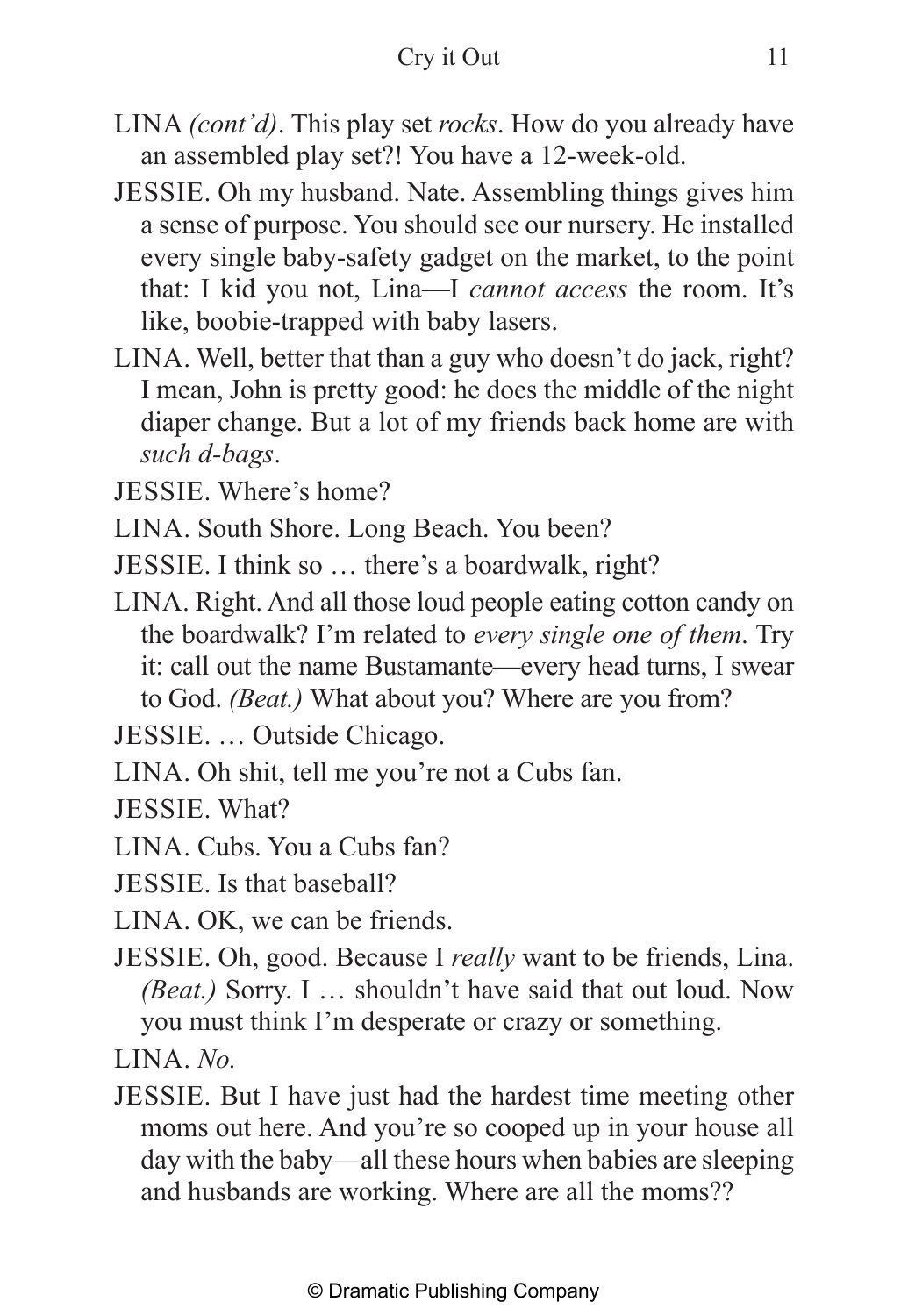- LINA. This is *North Shore*, honey. Nanny Central. The moms are at SoulCycle or getting raindrop facials at Bliss. Speaking of … my ass is extremely wet right now. Is your ass wet?
- JESSIE *(laughs)*. Yes. I'll go get us a towel—
- LINA. No no no—I was just checking you were wet, too. After being pregnant, I honestly can't tell when I've peed myself. That's just my life now.
- JESSIE. *That is so true.* Disgusting and very very true.

*(Beat. They smile at each other. This is going \*well.\*)*

- JESSIE *(cont'd)*. So you didn't think I was a freak, coming up to you in Stop 'n' Shop yesterday?
- LINA. Are you kidding?! *I was a pig in shit.* I'd seen you around the nabe too—but it's not like you can run out into the snow to say hi when you have a baby on your boob.
- JESSIE. Which is why I hurdle-jumped over the cantaloupe to introduce myself.
- LINA. Well, I'm real glad you did.
- JESSIE. *Me, too*. *(Beat.)* Truly, it's impossible. Meeting people in Port. And Nate doesn't get home until almost eight most nights, and I don't like driving with the baby in the car unless the conditions are perfect … so it's a lot of me and her alone in Room. *(Beat.)* Do you know that novel, *Room*? It won the Booker Prize? *(Off her blank expression.)*  Anyway, it's a *beautiful* story about a woman who's held captive for years in a gardening shed with her child.
- LINA. Oh, *Room*. The movie!
- JESSIE. Exactly. And I keep telling my mom: that's what this is. It's Room. It's winter in Long Island, and I'm home with a newborn, and it's Room. I'm *in* Room.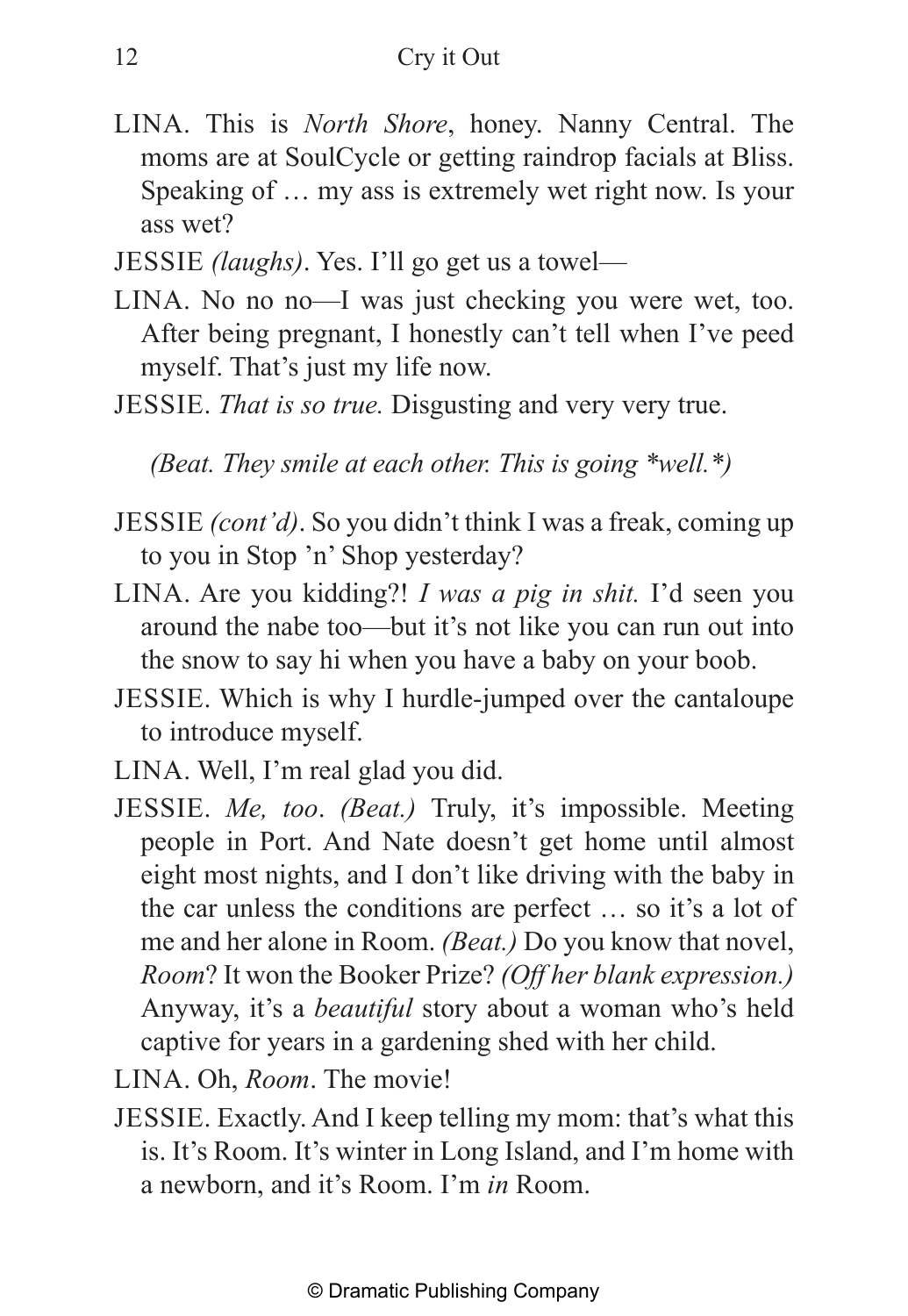LINA. That's why I thank God every day for Stop 'n' Shop. Sometimes it's the only time I get out in a forty-eight-hour period, I / swear to God.

JESSIE. I know! Me too!

- LINA. And you'd think I'm going to the prom—I do like full face makeup, shave my legs. And usually I don't even need anything. I'll just go stand in the vitamin aisle being like: *oooooo vitamins.*
- JESSIE. I know—me too, with shampoo and conditioner. *(Beat.)* Oh! You'll appreciate this … guess what *my husband* did the other day? *He* went to Stop 'n' Shop on his way home from the train.

LINA. *No.*

- JESSIE. Without checking with me. Just "thought he'd be nice" and stop for diapers and milk. And he took his time, too, Lina. Like *checked the ingredients of stuff.*
- LINA. That son of a bitch. Did you go ape shit?
- JESSIE. I did. Honestly, I think I was pretty scary. He came in with the bags and I went down to my knees sobbing—just *a puddle on the floor.* And poor Nate is standing there *staring*  at me, saying "You Usually Like It When I Get Groceries Jess, What's Wrong??" and I'm like YOU ARE IN THE CITY ALL DAY, YOU DON'T GET STOP 'n' SHOP!!!! *I GET STOP 'N' SHOP!!!* I GET TO GO TO STOP 'N' SHOP YOU MOTHERFUCKER!!

LINA. Shhhhh, your baby.

- JESSIE. Sorry. *(Beat.)* I didn't call him a motherfucker, by the way. I don't curse in real life. But I *wanted* to is my point.
- LINA. Of course you did.
- JESSIE. They don't get it.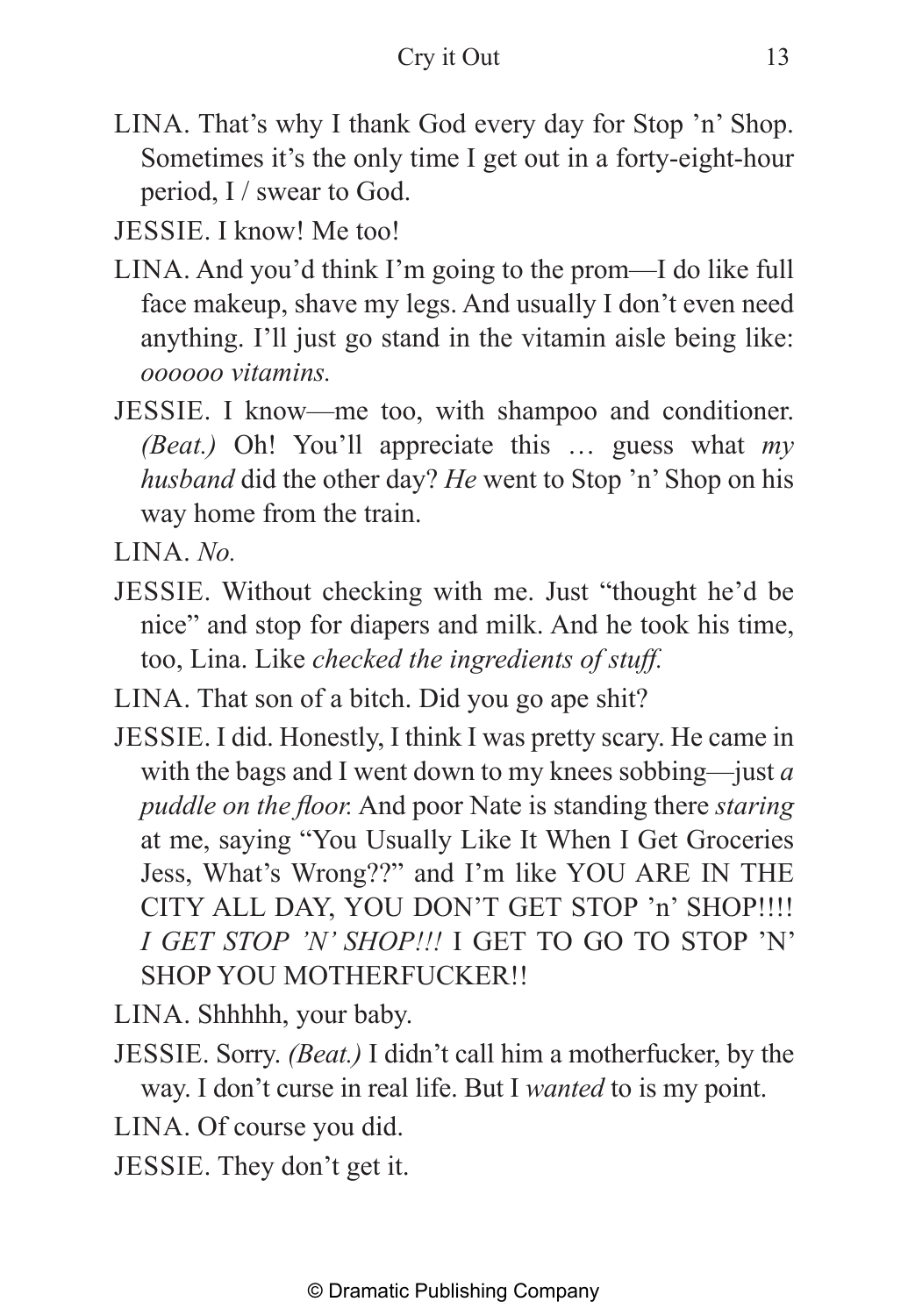- LINA. Of course they don't. *They* get to go interact with humans all day and like, go to *Hale and Hearty* for lunch and eat chopped salads made by someone *whose job it is* to chop salad. I mean. What would you do for a fucking chopped salad right now??
- JESSIE. I would murder someone.
- LINA. *I know you would.* But we don't get chopped salad anymore.
- JESSIE. Nope.
- LINA. Because we're held hostage all day in dirty yoga pants by little larval creatures who would literally *die* if we checked our e-mail or took a leisurely dump.
- JESSIE. Though my girlfriends who don't have kids don't get it, either. A couple of them came out to meet the baby a few weeks ago, and it was like aliens got off the train.

LINA. Really?

JESSIE. They showed up at 8:45 p.m. *To meet a baby.* And they brought stuff to make cosmos and asked questions like, "So are you sooooo eager to get back to work?"

LINA. Bitches.

JESSIE. Yeah. I don't think I like my city friends anymore. I don't really like anyone anymore.

*(LINA's son, Max, makes a peep and they both \*jump\* to check their monitors. He squawks for a second, moans, then quiets.)*

- JESSIE *(cont'd)*. Wow—you've got a good sleeper there, huh. That he self-soothes.
- LINA. Yeah. We've got napping down. But once the sun goes down? *(Indicating boobs.)* He just wants to hit the buffet.
- JESSIE. Oh I know, us too. We're up every three hours still. *(Carefully, as this is a touchy question.)* Does Max sleep in a crib, or?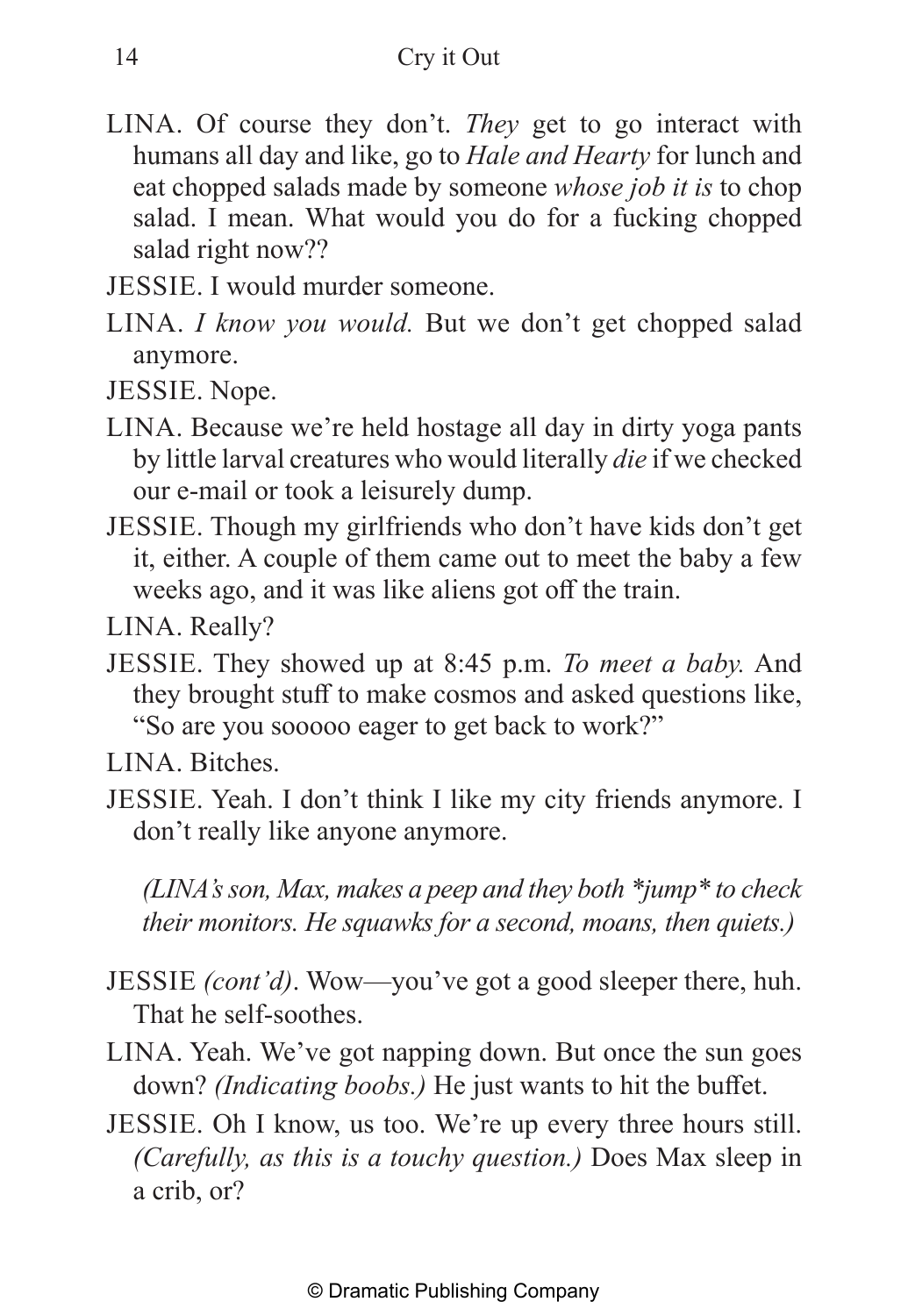LINA. No, Max sleeps between my tits.

JESSIE. Oh, that must be *so nice*. I really wanted to co-sleep, but Nate's six-foot-two, so. He couldn't relax with her in the bed. *(Another touchy question.)* Are you planning to sleep-train Max?

LINA. Is that the thing when you let them Cry it Out?

JESSIE. Yes.

- LINA. *No.* I am *not* doing that shit. *(Beat.)* Why, are you?
- JESSIE *(yes)*. … We might. I mean. I don't know yet. We're still discussing.
- LINA. Well, you do you, girl. No judgment here. I'm just not into Cry it Out, myself.

*(Beat.)*

JESSIE. Why not? I mean. May I ask?

LINA. Sure. Because *I don't hate babies.*

*(JESSIE laughs.)*

LINA *(cont'd)*. Well, I'm sorry but that's what sleep-training is: it's barbaric. You put your baby down in a dark crib and *let them scream and scream* until *they learn no one's coming for them?* I mean, are we Vikings? Are we gonna put fucking Viking hats on and club them, too?

JESSIE. Wow, you have strong / feelings about—

- LINA. I think you're *supposed to cry* when you're all alone in a dark room. That's what I think. And I think your mom or dad—or someone who loves you—is *supposed to come help you.*
- JESSIE. I know. You're right, you *are* right. I just wish our doctor said that.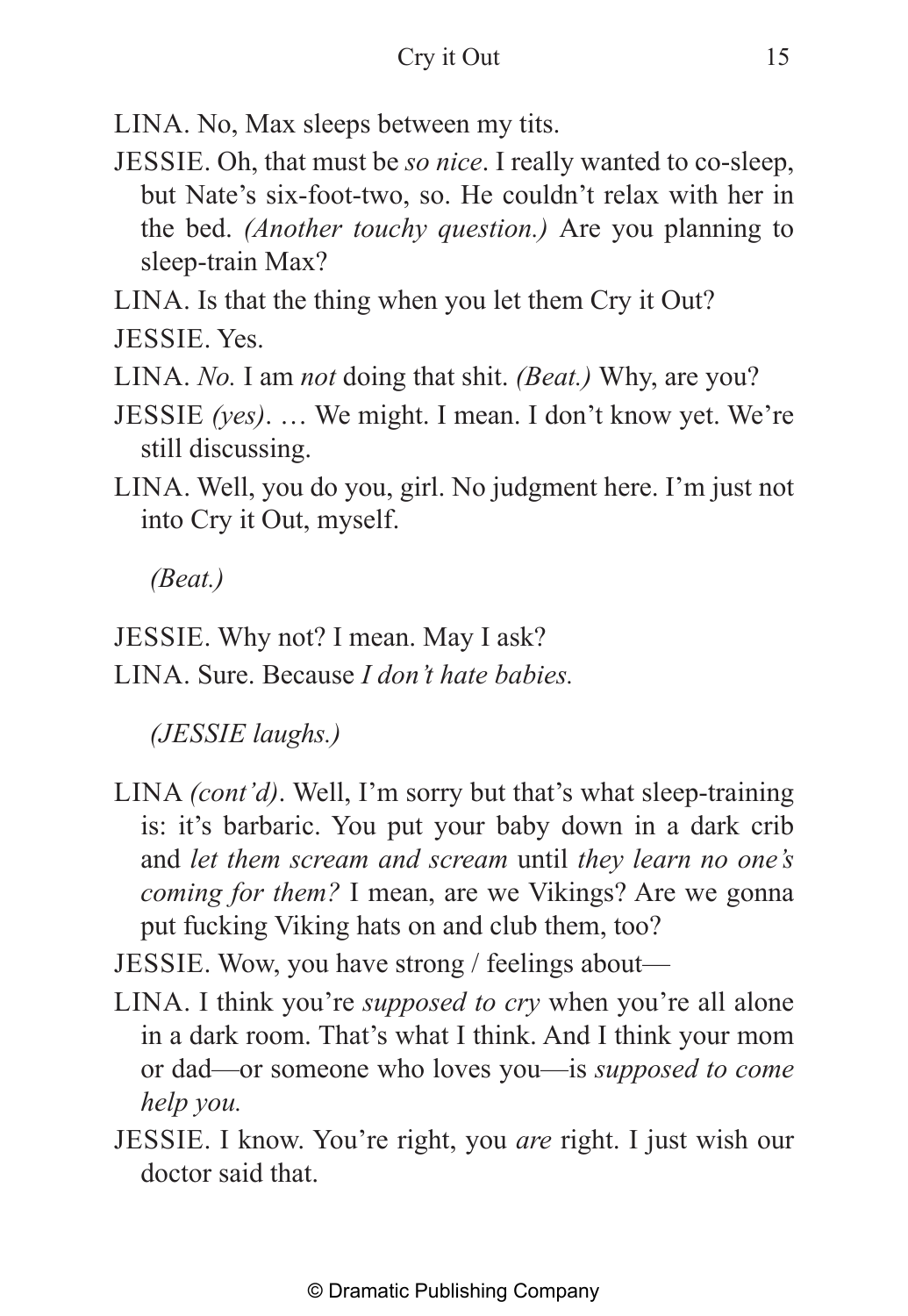LINA. Is your doctor a woman or man?

JESSIE. Man.

- LINA. Then he needs to shut his fucking mouth. This is our rodeo. The vaginas are in charge now, and *we vaginas* know what to do.
- JESSIE. … yeah we do.

*(But JESSIE's not convinced. She listens to doctors. And Nate. And finds vagina talk a little scandalous.)*

JESSIE. So is Max a "Max" or a "Maximus"?

- LINA. Max. Max Giuseppe Vanera. Though Boom Boom Pow is what I call him. For some reason.
- JESSIE. Oh. *Max Vanera*. *(True.)* I really like that.
- LINA. You do? Oh good. My mother said it sounded like a rare STD. As in, "We're sorry, sir, very sorry, but you have an advanced stage of Maxvanera in your janky penis."

*(JESSIE laughs.)*

LINA *(cont'd)*. She's a beast. My mother. You'll meet her. And you'll agree: she is a beast. She was my "live-in nurse" after the birth and I think I'm fine, never seeing her again.

*(JESSIE laughs.)*

LINA *(cont'd)*. What about you—Allison?

- JESSIE. Jensen-Gelb. Allison Catherine Jensen-Gelb. Hyphenated. Nate's Jensen; I'm Gelb.
- LINA *(hates it)*. Oh. Very nice. Lots of sounds.
- JESSIE. Yeah, I like it, too. Not that I can take any credit. Nate named her all by himself.
- LINA. Where were you? Barbados?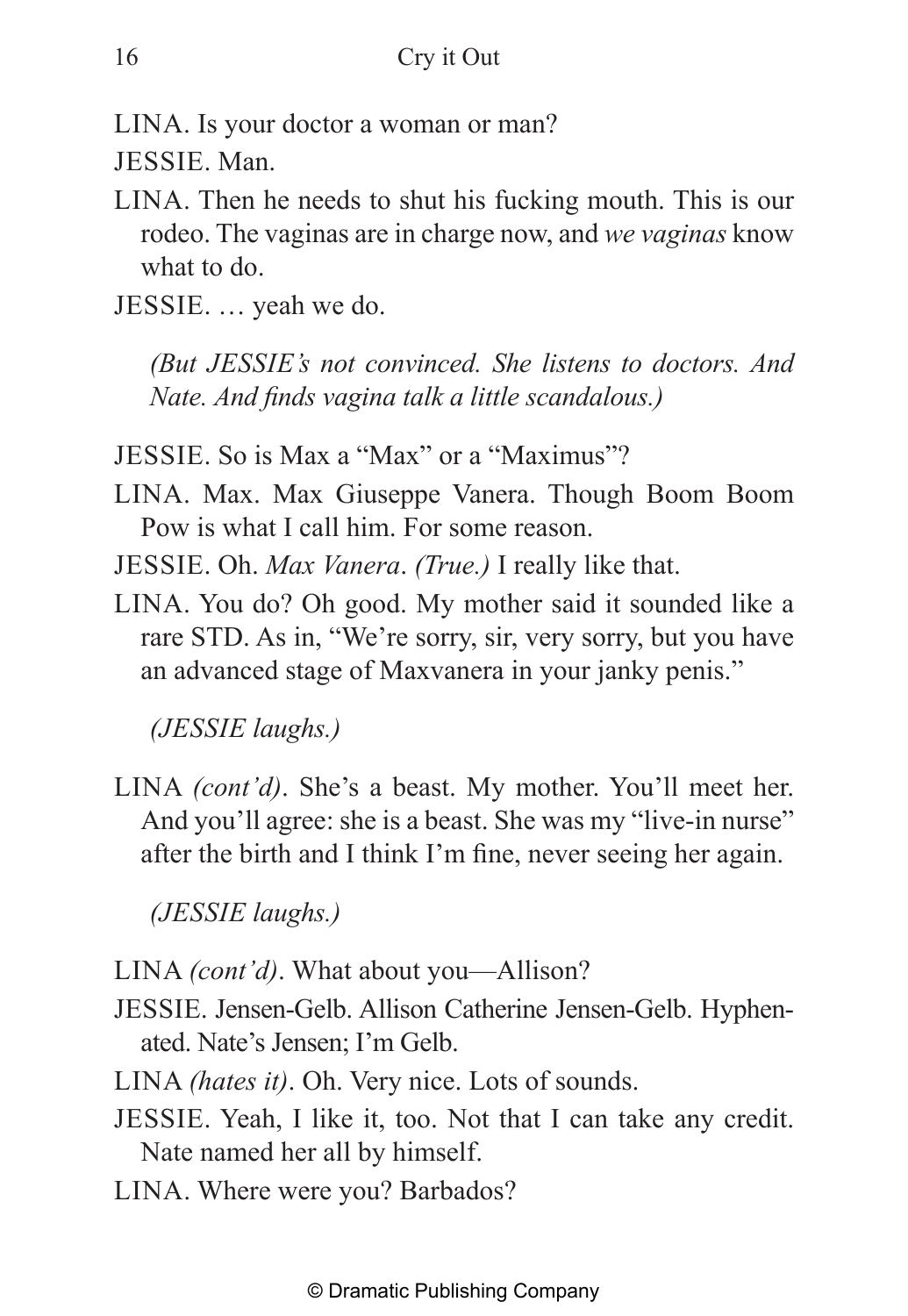JESSIE. No, I uh … wasn't cogent. At the time.

LINA. You weren't cogent?

- JESSIE. No. I uh … *(Still hard to talk about.)* … I actually had a crash c-section? A "splash and slash" they call it. It's when it's such an emergency you're not even prepped for surgery; they just splash you with iodine, and slash you until they get the baby out. I was under general anesthesia.
- LINA. *Jesus.* What happened?
- JESSIE. Uh I'm still not sure, honestly? I think the umbilical cord was cutting off her oxygen and her heart stopped completely? I don't know. All I know is one minute Nate and I were doing our ice chips, the next minute people were screaming "Code Blue."
- LINA. *Fuck.*
- JESSIE. Nate's face. That's what I remember. The crash team was pulling my gurney down the hall and Nate was getting farther and farther away, at the other end of the hall … and then I saw him just go *boneless* with fear, you know? Down on the floor. *(Beat.)* But! Allison was totally and completely fine the moment they resuscitated her.
- LINA. Well thank God. Those stories go the other way sometimes. I work in a hospital, I hear things. Birthdays are the worst days for a lot of people.
- JESSIE. I know. We are *very* lucky.

*(LINA's monitor chirps again, and she dives for it.)*

LINA. Oh shit, he lost his binky …

*(LINA stands and watches in suspense; she might have to bolt. Beat. Finally, Max finds his binky and falls silent.)*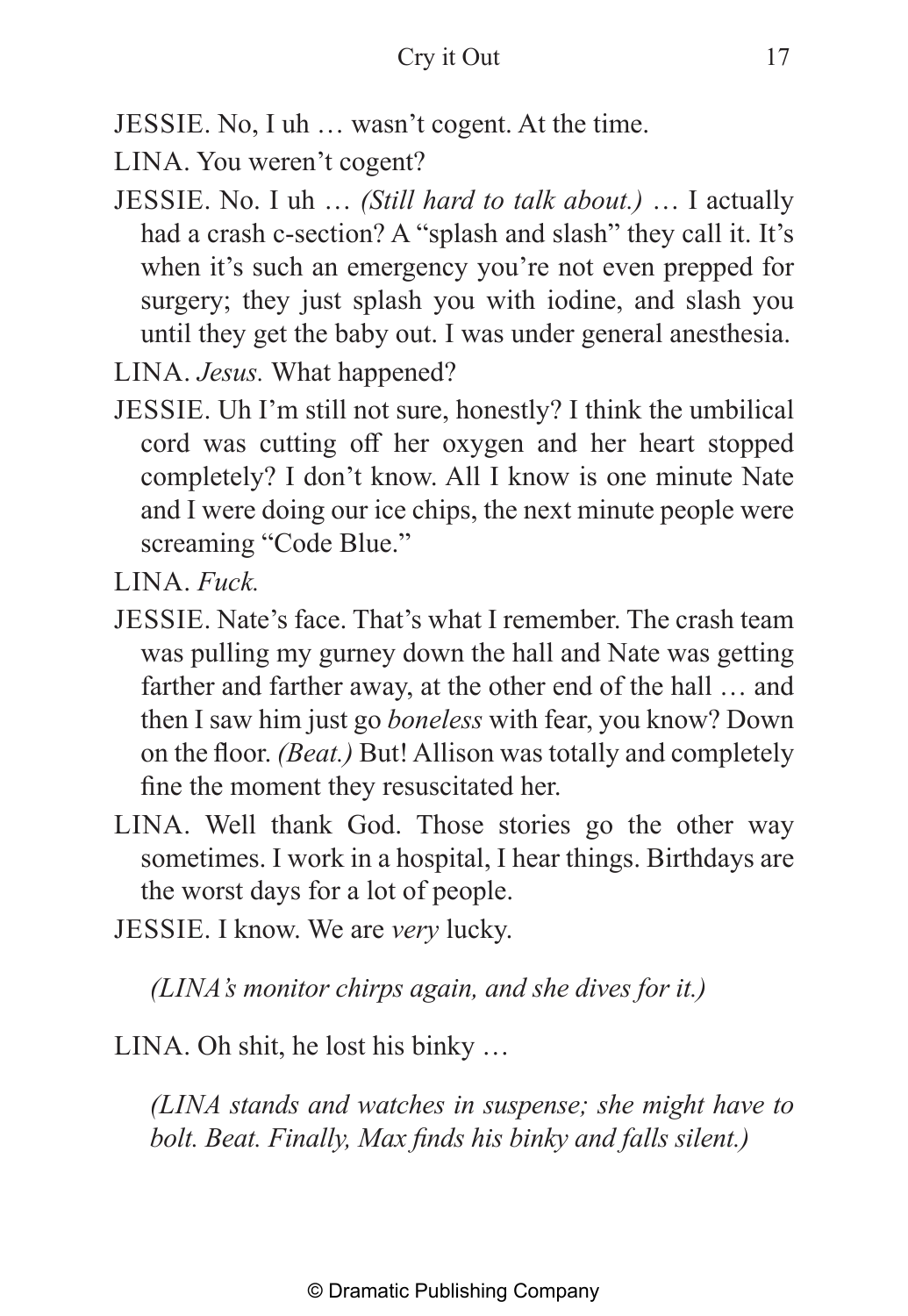- LINA *(cont'd)*. Phew. False alarm. *(Beat.)* So you guys were in the city. Before here?
- JESSIE. Yeah. A charming one bed on 63rd and Lex. I loved it, but it wasn't practical for a baby. There wasn't a washerdryer, and it was a fourth floor walk-up / which—
- LINA. Aw hell no.
- JESSIE. Exactly. So we thought … well? Thirty-five minutes to Penn Station? And we can live right on the ocean?— Let's give Long Island a try.
- LINA. I heard there was a *crazy* bidding war over your place.
- JESSIE. I know, who would've thought. A little two-family duplex. But we basically had to make a cash offer in the driveway and go 10% over the ask. *(Beat.)* Nate said it was a good investment property—we can rent both sides out, down the line.
- LINA. He's absolutely right. The rental market out here is *insane*, especially for the newer models like yours. It's because we're so close to Sands Point. Have you driven around up there? *(Pointing up.)* Those houses *start* at 10 mill. And our kids get to go to the same excellent public school those entitled shits do.
- JESSIE. Yeah, I know. *(Carefully.)* … Nate's parents live out here. Not in Sands Point. They aren't that rich. But: Plandome?
- LINA. *Your in-laws live in Plandome?* Where?

JESSIE. Plandome Road?

LINA. *You go to dinner at a house on Plandome Road.*

JESSIE. I do. Long and stressful and horrible dinners, but yes.

LINA. What number?

JESSIE. 1251?

LINA. With the lion statue??